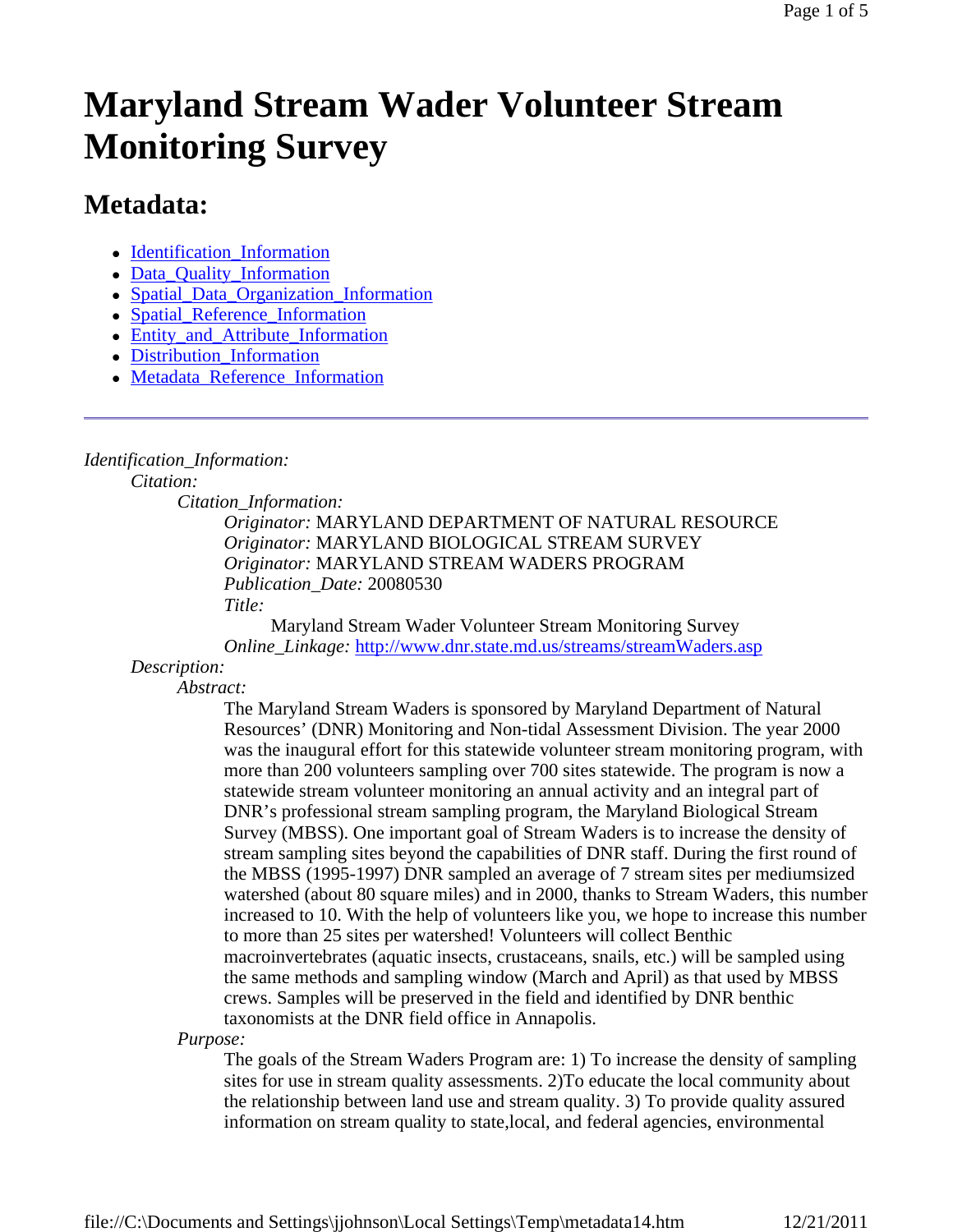organizations, and others. 4)To improve stream stewardship ethics and encourage

local action to improve watershed management. *Time\_Period\_of\_Content: Time\_Period\_Information: Range\_of\_Dates/Times: Beginning\_Date:* 20000301 *Ending\_Date:* Present *Currentness\_Reference:* ground condition *Status: Progress:* In work *Maintenance\_and\_Update\_Frequency:* Annually *Spatial\_Domain: Bounding\_Coordinates: West\_Bounding\_Coordinate:* -79.43228 *East\_Bounding\_Coordinate:* -75.25543 *North\_Bounding\_Coordinate:* 39.7222 *South\_Bounding\_Coordinate:* 38.01461 *Keywords: Theme: Theme\_Keyword\_Thesaurus:* NONE *Theme\_Keyword:* WADEABLE STREAMS *Theme\_Keyword:* BENTHOS *Theme\_Keyword:* WATER QUALITY *Theme\_Keyword:* VOLUNTEER MONITORING *Theme\_Keyword:* CITIZENS MONITORING *Place: Place\_Keyword\_Thesaurus:* NONE *Place\_Keyword:* MARYLAND *Access\_Constraints:* None *Use\_Constraints:* Use at your own risk *Point\_of\_Contact: Contact\_Information: Contact\_Person\_Primary: Contact\_Person:* Dan Boward *Contact\_Organization:* Maryland Department of Natural Resource-MBSS *Contact\_Address: Address\_Type:* mailing and physical address *Address:* 580 Taylor Avenue, C-2 *City:* Annapolis *State\_or\_Province:* Maryland *Postal\_Code:* 21401 *Country:* USA *Contact\_Voice\_Telephone:* (410) 260-8605 *Contact\_Electronic\_Mail\_Address:* dboward@dnr.state.md.us *Hours\_of\_Service:* unknown *Contact Instructions:* unavailable

*Data\_Set\_Credit:*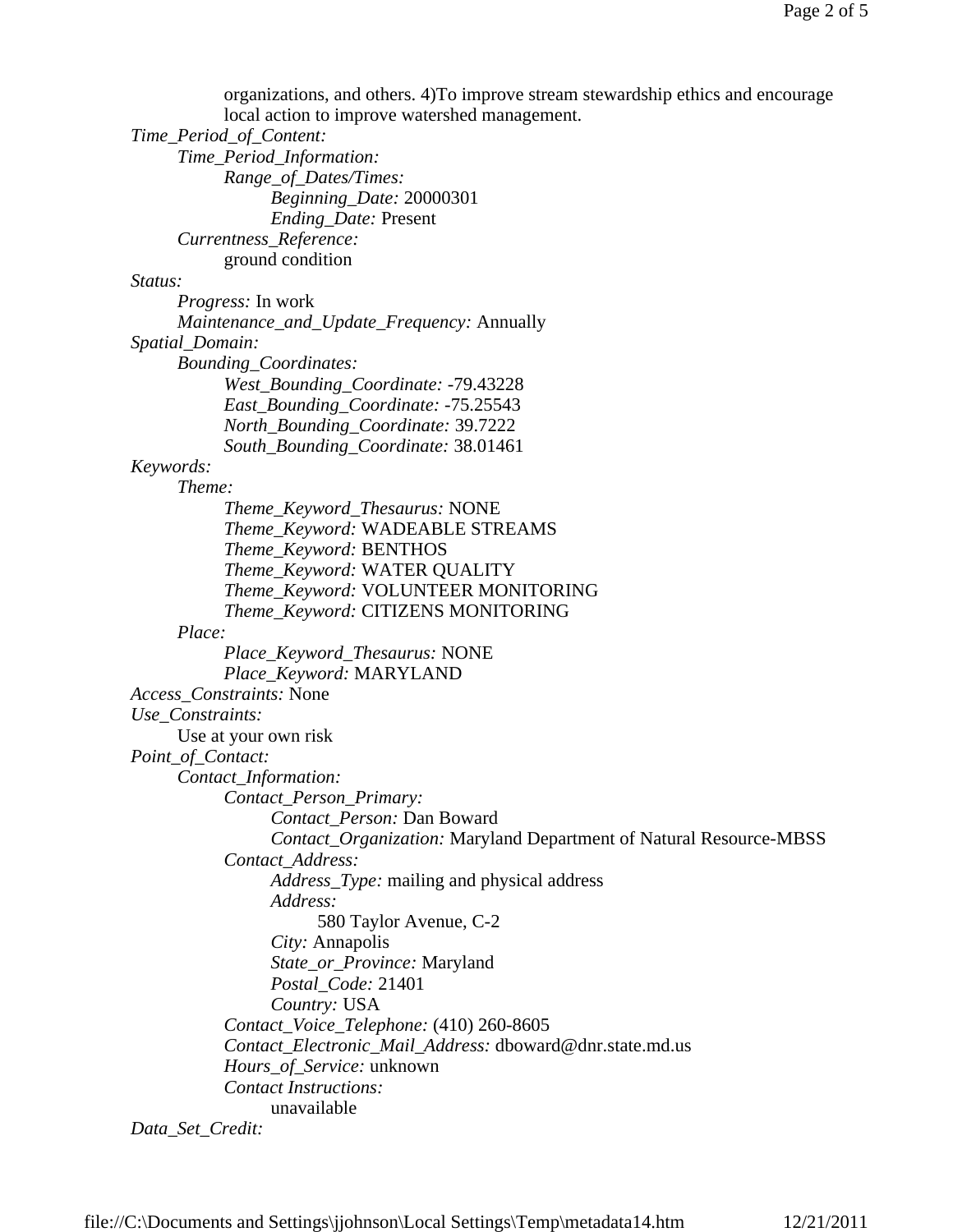Maryland Department of Natural Resource-Maryland Biological Stream Survey *Native\_Data\_Set\_Environment:* Microsoft Windows XP Version 5.1 (Build 2600) Service Pack 3; ESRI ArcCatalog 9.3.1.1850

#### Back to Top

*Data\_Quality\_Information: Lineage: Process\_Step: Process\_Description:* Metadata imported. *Source\_Used\_Citation\_Abbreviation:* C:\DOCUME~1\jjohnson\LOCALS~1\Temp\xmlCD.tmp *Process\_Date:* 20100330 *Process\_Time:* 09023800

**Back to Top** 

*Spatial\_Data\_Organization\_Information:*

Back to Top

*Spatial\_Reference\_Information:*

Back to Top

*Entity\_and\_Attribute\_Information:*

**Back to Top** 

| Distribution_Information:                                             |
|-----------------------------------------------------------------------|
| Distributor:                                                          |
| Contact_Information:                                                  |
| Contact_Person_Primary:                                               |
| Contact Person: Dan Boward                                            |
| <i>Contact_Organization:</i> Maryland Department of Natural Resources |
| Contact Address:                                                      |
| <i>Address_Type:</i> mailing and physical address                     |
| Address:                                                              |
| 580 Taylor Avenue, C-2                                                |
| City: Annapolis                                                       |
| State_or_Province: Maryland                                           |
| Postal_Code: 21401                                                    |
| Country: USA                                                          |
| Contact_Voice_Telephone: 410-260-8605                                 |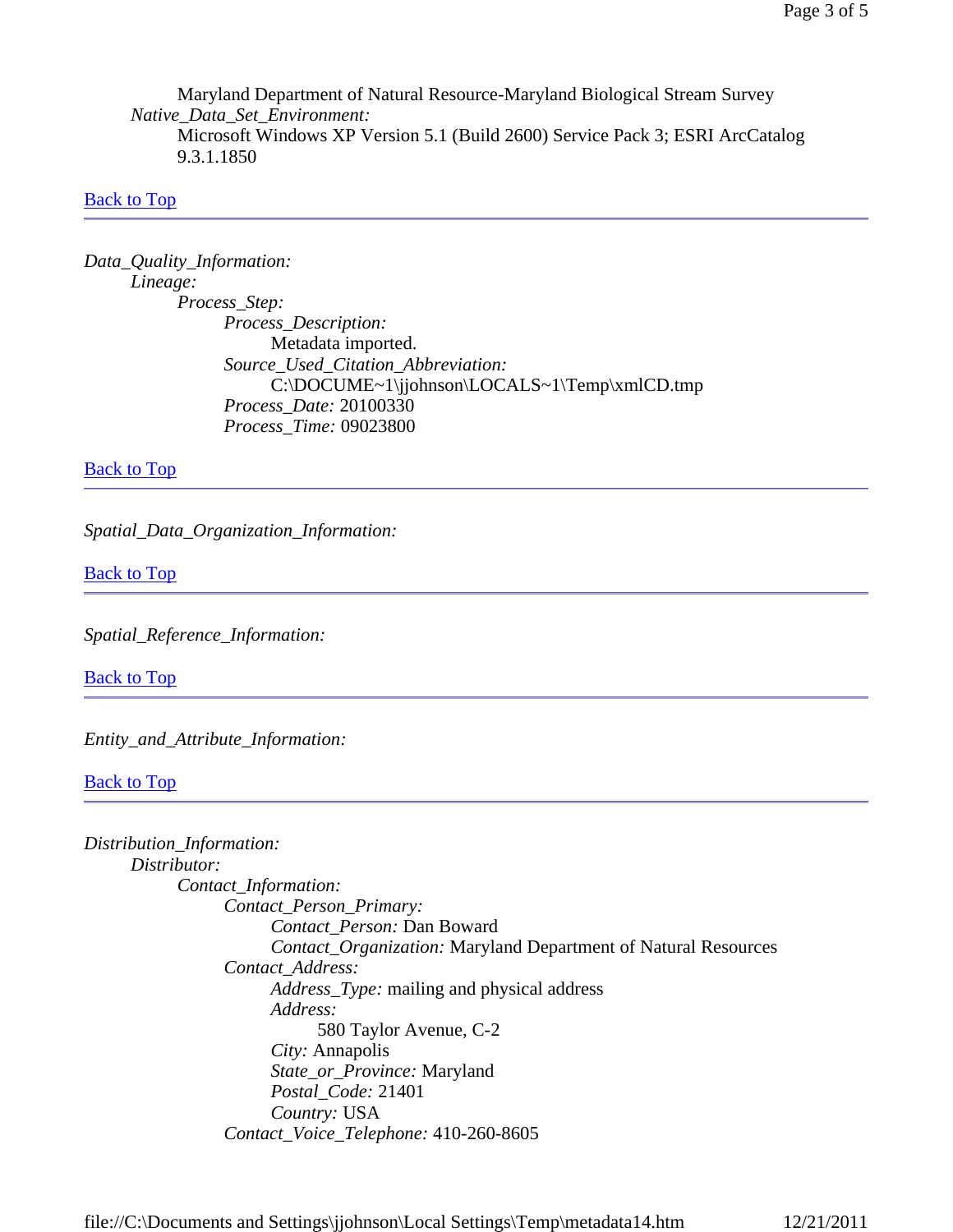*Contact\_Voice\_Telephone:* 410-267-5729 *Contact\_Electronic\_Mail\_Address:* dboward@dnr.state.md.us *Hours\_of\_Service:* unavailable *Contact Instructions:* unavailable

*Resource\_Description:* Available upon Request

*Distribution\_Liability:*

I, the data requestor, agree to acknowledge the Chesapeake Bay Program and any other agencies and institutions as specified by the Chesapeake Bay Program Office as data providers. I agree tocredit the data originators in any publications, reports or presentations generated from this data. I also accept that, although these data have been processed successfully on a computer system at the Chesapeake Bay Program, no warranty expressed or implied is made regarding the accuracy or utility of the data on any other system or for general or scientific purposes, nor shall the act of distribution constitute any such warranty. This disclaimer applies both to individual use of the data and aggregate use with other data. It is strongly recommended that careful attention be paid to the contents of the data documentation file associated with these data. The Chesapeake Bay Program shall not be held liable for improper or incorrect use of the data described and/or contained herein. *Standard\_Order\_Process:*

*Digital\_Form:*

*Digital\_Transfer\_Information: Format\_Name:* ASCII *Digital\_Transfer\_Option:*

#### **Back to Top**

| Metadata_Reference_Information:                                                |
|--------------------------------------------------------------------------------|
| Metadata_Date: 20100426                                                        |
| Metadata_Contact:                                                              |
| Contact_Information:                                                           |
| Contact_Organization_Primary:                                                  |
| Contact_Organization: Environmental Protection Agency, Chesapeake Bay          |
| Program                                                                        |
| <i>Contact_Person:</i> Jacqueline Johnson                                      |
| <b>Contact_Position:</b> Living Resources Data Manager/Analyst                 |
| Contact_Address:                                                               |
| <i>Address_Type:</i> mailing and physical address                              |
| Address:                                                                       |
| 410 Severn Avenue, Suite 109                                                   |
| City: Annapolis                                                                |
| State_or_Province: Maryland                                                    |
| Postal_Code: 21403                                                             |
| Contact_Voice_Telephone: 410-267-5729                                          |
| Contact_Electronic_Mail_Address: jjohnson@cheapeakebay.net                     |
| Metadata_Standard_Name: FGDC Content Standards for Digital Geospatial Metadata |
| Metadata_Standard_Version: FGDC-STD-001-1998                                   |
| Metadata_Time_Convention: local time                                           |
| Metadata_Access_Constraints: None                                              |
| Metadata_Use_Constraints:                                                      |
| None                                                                           |